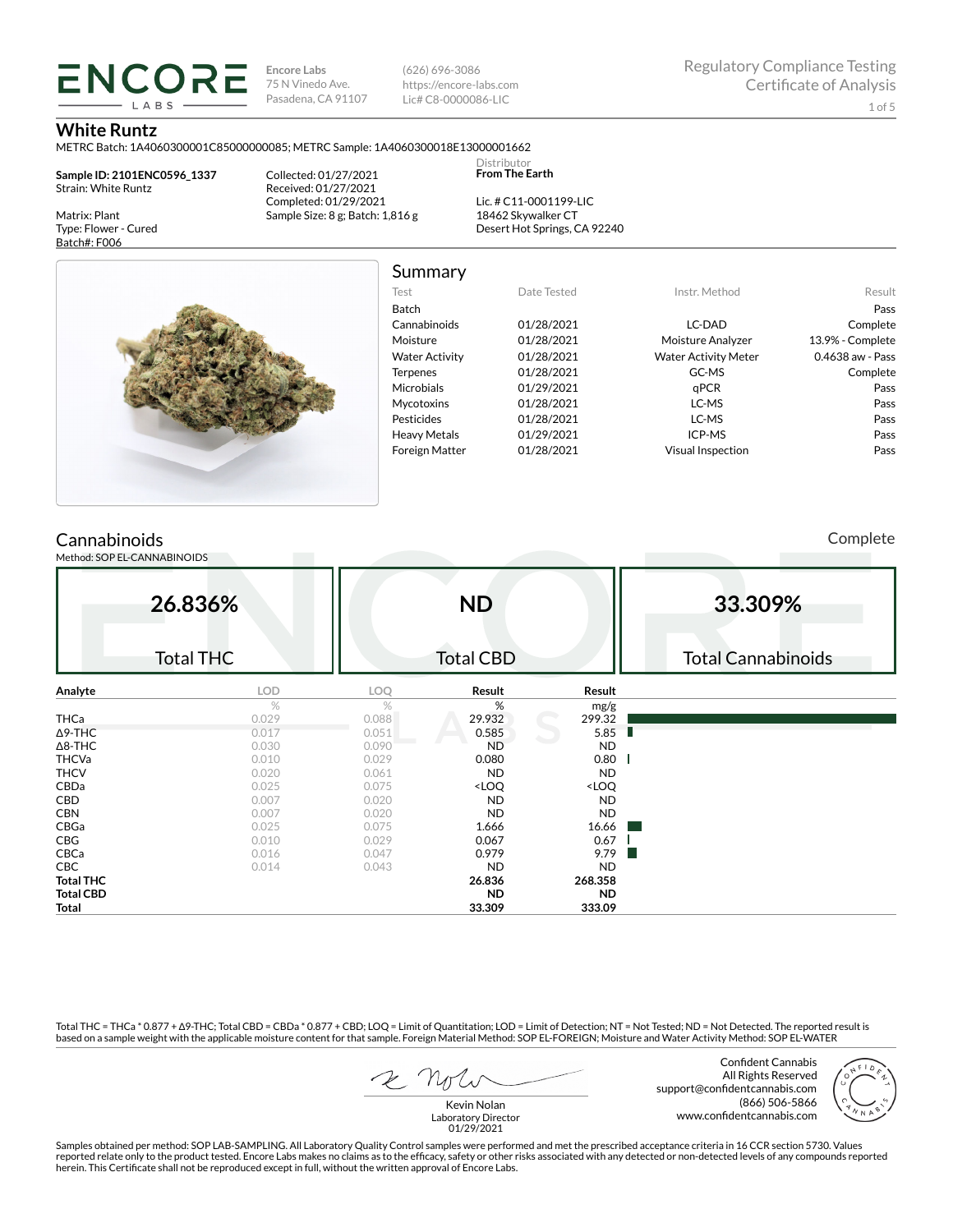**ENCORE Encore Labs** 75 N Vinedo Ave. Pasadena, CA 91107

(626) 696-3086 https://encore-labs.com Lic# C8-0000086-LIC

# **White Runtz**

LABS

|                                                           | METRC Batch: 1A4060300001C85000000085; METRC Sample: 1A4060300018E13000001662 |                                                         |                              |           |  |
|-----------------------------------------------------------|-------------------------------------------------------------------------------|---------------------------------------------------------|------------------------------|-----------|--|
| Sample ID: 2101ENC0596 1337<br><b>Strain: White Runtz</b> | Collected: 01/27/2021<br>Received: 01/27/2021<br>Completed: 01/29/2021        | Distributor<br>From The Earth<br>Lic. # C11-0001199-LIC |                              |           |  |
| Matrix: Plant<br>Type: Flower - Cured<br>Batch#: F006     | Sample Size: 8 g; Batch: 1,816 g                                              | 18462 Skywalker CT                                      | Desert Hot Springs, CA 92240 |           |  |
| <b>Terpenes</b>                                           |                                                                               |                                                         |                              |           |  |
| Method: SOP EL-TERPENES                                   |                                                                               |                                                         |                              |           |  |
| Analyte                                                   | <b>LOD</b>                                                                    | <b>LOO</b>                                              | Result                       | Result    |  |
|                                                           | $\%$                                                                          | $\%$                                                    | %                            | mg/g      |  |
| β-Caryophyllene                                           | 0.003                                                                         | 0.011                                                   | 1.108                        | 11.08     |  |
| $\alpha$ -Humulene                                        | 0.002                                                                         | 0.011                                                   | 0.490                        | 4.90      |  |
| δ-Limonene                                                | 0.002                                                                         | 0.011                                                   | 0.477                        | 4.77      |  |
| β-Myrcene                                                 | 0.002                                                                         | 0.011                                                   | 0.345                        | 3.45      |  |
| $\alpha$ -Bisabolol                                       | 0.002                                                                         | 0.011                                                   | 0.138                        | 1.38      |  |
| Linalool                                                  | 0.002                                                                         | 0.011                                                   | 0.109                        | 1.09      |  |
| $\beta$ -Pinene                                           | 0.001                                                                         | 0.011                                                   | 0.081                        | 0.81      |  |
| $\alpha$ -Pinene                                          | 0.001                                                                         | 0.011                                                   | 0.042                        | 0.42      |  |
| Camphene                                                  | 0.001                                                                         | 0.011                                                   | 0.013                        | 0.13      |  |
| $\alpha$ -Terpinene                                       | 0.002                                                                         | 0.011                                                   | <b>ND</b>                    | <b>ND</b> |  |
| cis-Nerolidol                                             | 0.000                                                                         | 0.005                                                   | <b>ND</b>                    | <b>ND</b> |  |
| $\delta$ -3-Carene                                        | 0.001                                                                         | 0.011                                                   | <b>ND</b>                    | <b>ND</b> |  |
| Eucalyptol                                                | 0.002                                                                         | 0.011                                                   | <b>ND</b>                    | <b>ND</b> |  |
| y-Terpinene                                               | 0.002                                                                         | 0.011                                                   | <b>ND</b>                    | <b>ND</b> |  |
| Guaiol                                                    | 0.002                                                                         | 0.011                                                   | <b>ND</b>                    | <b>ND</b> |  |
| Isopulegol                                                | 0.003                                                                         | 0.011                                                   | <b>ND</b>                    | <b>ND</b> |  |

Ocimene 0.002 0.011 ND ND Terpinolene <LOQ <LOQ <LOQ trans-Nerolidol 0.001 0.007 ND ND **Total 2.803 28.03**

# Primary Aromas



Date Tested: 01/28/2021<br>LOQ = Limit of Quantitation; LOD = Limit of Detection; NT = Not Tested; ND = Not Detected. The reported result is based on a sample weight with the applicable moisture content for that sample.



 $\mathcal{L}$   $\mathcal{N}_{\mathcal{J}}$ 

Confident Cannabis All Rights Reserved support@confidentcannabis.com (866) 506-5866 www.confidentcannabis.com



Kevin Nolan Laboratory Director 01/29/2021

Samples obtained per method: SOP LAB-SAMPLING. All Laboratory Quality Control samples were performed and met the prescribed acceptance criteria in 16 CCR section 5730. Values reported relate only to the product tested. Encore Labs makes no claims as to the efficacy, safety or other risks associated with any detected or non-detected levels of any compounds reported<br>herein. This Certificate shall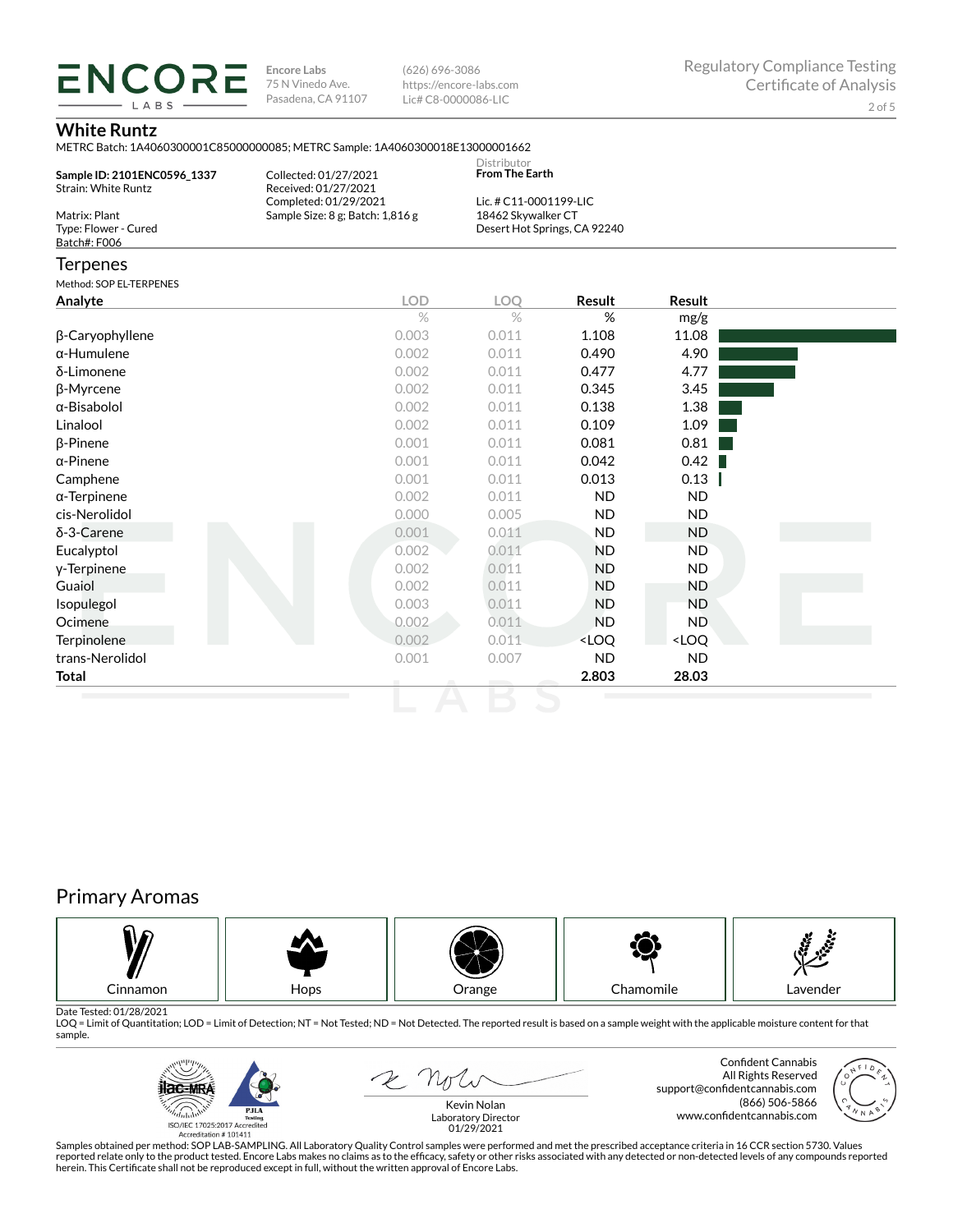**Encore Labs** 75 N Vinedo Ave. Pasadena, CA 91107 (626) 696-3086 https://encore-labs.com Lic# C8-0000086-LIC

> **Distributor From The Earth**

### **White Runtz**

Matrix: Plant Type: Flower - Cured Batch#: F006

METRC Batch: 1A4060300001C85000000085; METRC Sample: 1A4060300018E13000001662

**Sample ID: 2101ENC0596\_1337** Strain: White Runtz

**ENCORE IARS** 

> Collected: 01/27/2021 Received: 01/27/2021 Completed: 01/29/2021 Sample Size: 8 g; Batch: 1,816 g

Lic. # C11-0001199-LIC 18462 Skywalker CT Desert Hot Springs, CA 92240

#### Pesticides Method: SOP EL-PesticidesLCMS LC-MS **Analyte LOD LOQ Limit Result Status**  $\mu$ g/g  $\mu$ g/g  $\mu$ g/g  $\mu$ g/g Abamectin 0.005 0.02 0.1 ND Pass Acephate 0.002 0.01 0.1 ND Pass Acequinocyl 0.01 0.02 0.1 ND Pass Acetamiprid 0.005 0.02 0.1 ND Pass Aldicarb 0.05 0.1 0.05 ND Pass Azoxystrobin 0.005 0.02 0.1 ND Pass Bifenazate 0.005 0.01 0.1 ND Pass Bifenthrin 0.005 0.01 3 ND Pass Boscalid 0.02 0.05 0.1 ND Pass **Captan 12 0.2 0.3 0.7 ND Pass Carbaryl 0.02 0.05 0.5 ND Pass** Carbofuran 0.05 0.1 0.05 ND Pass Chlorantraniliprole 0.002 0.01 10 ND Pass Chlordane 0.05 0.1 0.05 ND Pass Chlorfenapyr 0.05 0.1 0.05 ND Pass Chlorpyrifos 0.05 0.1 0.05 ND Pass Clofentezine 0.01 0.02 0.1 ND Pass Coumaphos 0.02 0.05 0.02 ND Pass Cyfluthrin 0.05 0.1 2 ND Pass Cypermethrin 0.1 0.2 1 ND Pass Daminozide 0.02 0.05 0.02 ND Pass **Diazinon** 0.002 0.01 0.1 ND Pass Dichlorvos 0.02 0.05 0.02 ND Pass Dimethoate 0.02 0.05 0.02 ND Pass Dimethomorph 0.005 0.02 2 ND Pass Ethoprophos 0.05 0.1 0.05 ND Pass Etofenprox 0.05 0.1 0.05 ND Pass Etoxazole 0.005 0.02 0.1 ND Pass Fenhexamid 0.005 0.02 0.1 ND Pass Fenoxycarb 0.05 0.1 0.05 ND Pass Fenpyroximate 0.005 0.02 0.1 ND Pass Fipronil 0.05 0.1 0.05 ND Pass Flonicamid 0.01 0.02 0.1 ND Pass **Analyte LOD LOQ Limit Result Status**  $\mu$ g/g  $\mu$ g/g  $\mu$ g/g  $\mu$ g/g Fludioxonil 0.01 0.05 0.1 ND Pass Hexythiazox 0.005 0.02 0.1 ND Pass **Imazalil 11 0.05 0.1 0.05 ND Pass** Imidacloprid 0.005 0.02 5 ND Pass Kresoxim Methyl  $0.005$  0.02 0.1 ND Pass **Malathion** 0.02 0.05 0.5 **ND Pass** Metalaxyl 0.002 0.005 2 ND Pass Methiocarb 0.05 0.1 0.05 ND Pass **Methomyl** 0.01 0.02 1 **ND Pass** Mevinphos 0.02 0.05 0.02 ND Pass Myclobutanil 0.005 0.01 0.1 ND Pass **Naled 1200 0.01 0.02 0.1 ND Pass Oxamyl** 0.005 0.01 0.5 **ND Pass** Paclobutrazol 0.05 0.1 0.05 ND Pass Parathion Methyl 0.02 0.05 0.02 ND Pass Pentachloronitrobenzene 0.02 0.05 0.1 ND Pass Permethrin 0.02 0.05 0.5 ND Pass **Phosmet** 0.01 0.02 0.1 **ND Pass** Piperonyl Butoxide 0.002 0.01 3 ND Pass Prallethrin 0.005 0.02 0.1 ND Pass Propiconazole 0.005 0.01 0.1 ND Pass **Propoxur 1988 0.05 0.1 0.05 ND Pass Pyrethrins 0.02 0.05 0.5 ND Pass Pyridaben 1988 0.005 0.01 0.1 ND Pass Spinetoram 0.005 0.01 0.1 ND Pass** Spinosad 0.005 0.01 0.1 ND Pass Spiromesifen 0.01 0.02 0.1 ND Pass Spirotetramat 0.005 0.01 0.1 ND Pass Spiroxamine 0.05 0.1 0.05 ND Pass Tebuconazole 0.005 0.01 0.1 ND Pass Thiacloprid 0.02 0.05 0.02 ND Pass Thiamethoxam 0.005 0.01 5 ND Pass Trifloxystrobin 0.005 0.01 0.1 ND Pass

LOQ = Limit of Quantitation; LOD = Limit of Detection; NT = Not Tested; ND = Not Detected.

**ilac-MRA P.ILA** أيطيبك ISO/IEC 17025:2017 Ac

Accreditation #101411

2 Not

Confident Cannabis All Rights Reserved support@confidentcannabis.com (866) 506-5866 www.confidentcannabis.com



Kevin Nolan Laboratory Director 01/29/2021

Samples obtained per method: SOP LAB-SAMPLING. All Laboratory Quality Control samples were performed and met the prescribed acceptance criteria in 16 CCR section 5730. Values reported relate only to the product tested. Encore Labs makes no claims as to the efficacy, safety or other risks associated with any detected or non-detected levels of any compounds reported herein. This Certificate shall not be reproduced except in full, without the written approval of Encore Labs.

Pass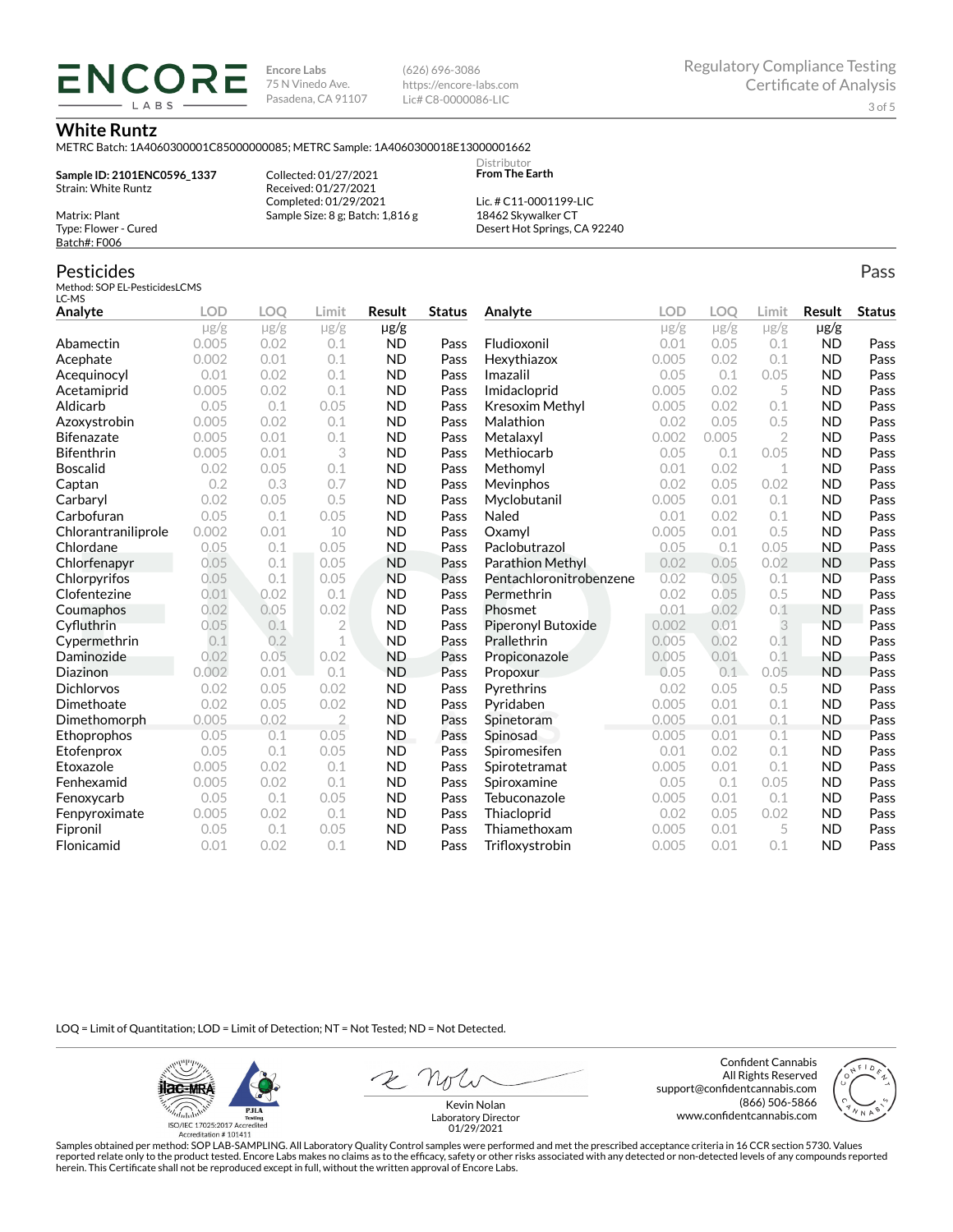**ENCORE Encore Labs** 75 N Vinedo Ave. Pasadena, CA 91107

(626) 696-3086 https://encore-labs.com Lic# C8-0000086-LIC

Pass

# **White Runtz**

LABS

METRC Batch: 1A4060300001C85000000085; METRC Sample: 1A4060300018E13000001662

| Sample ID: 2101ENC0596 1337<br><b>Strain: White Runtz</b> | Collected: 01/27/2021<br>Received: 01/27/2021<br>Completed: 01/29/2021 | Distributor<br><b>From The Earth</b><br>Lic. # C11-0001199-LIC<br>18462 Skywalker CT<br>Desert Hot Springs, CA 92240 |            |  |
|-----------------------------------------------------------|------------------------------------------------------------------------|----------------------------------------------------------------------------------------------------------------------|------------|--|
| Matrix: Plant                                             | Sample Size: 8 g; Batch: 1,816 g                                       |                                                                                                                      |            |  |
| Type: Flower - Cured                                      |                                                                        |                                                                                                                      |            |  |
| Batch#: F006                                              |                                                                        |                                                                                                                      |            |  |
| <b>Mycotoxins</b>                                         |                                                                        |                                                                                                                      |            |  |
| Method: SOP EL-PesticidesLCMS<br>LC-MS                    |                                                                        |                                                                                                                      |            |  |
| $A = 1.4$                                                 | $\overline{\wedge}$                                                    | $\overline{\wedge}$                                                                                                  | $l$ insite |  |

| Analyte                 | LOD        |            | Limit | Result    | <b>Status</b> |
|-------------------------|------------|------------|-------|-----------|---------------|
|                         | $\mu$ g/kg | $\mu$ g/kg | µg/kg | µg/kg     |               |
| <b>B1</b>               |            |            |       | <b>ND</b> | Tested        |
| <b>B2</b>               |            |            |       | <b>ND</b> | <b>Tested</b> |
| G <sub>1</sub>          |            |            |       | <b>ND</b> | <b>Tested</b> |
| G <sub>2</sub>          |            |            |       | <b>ND</b> | Tested        |
| Ochratoxin A            |            |            | 20    | <b>ND</b> | Pass          |
| <b>Total Aflatoxins</b> |            |            | 20    | <b>ND</b> | Pass          |



Date Tested: 01/28/2021 LOQ = Limit of Quantitation; LOD = Limit of Detection; NT = Not Tested; ND = Not Detected.



Confident Cannabis All Rights Reserved support@confidentcannabis.com (866) 506-5866 www.confidentcannabis.com



Kevin Nolan Laboratory Director 01/29/2021

Samples obtained per method: SOP LAB-SAMPLING. All Laboratory Quality Control samples were performed and met the prescribed acceptance criteria in 16 CCR section 5730. Values reported relate only to the product tested. Encore Labs makes no claims as to the efficacy, safety or other risks associated with any detected or non-detected levels of any compounds reported<br>herein. This Certificate shall